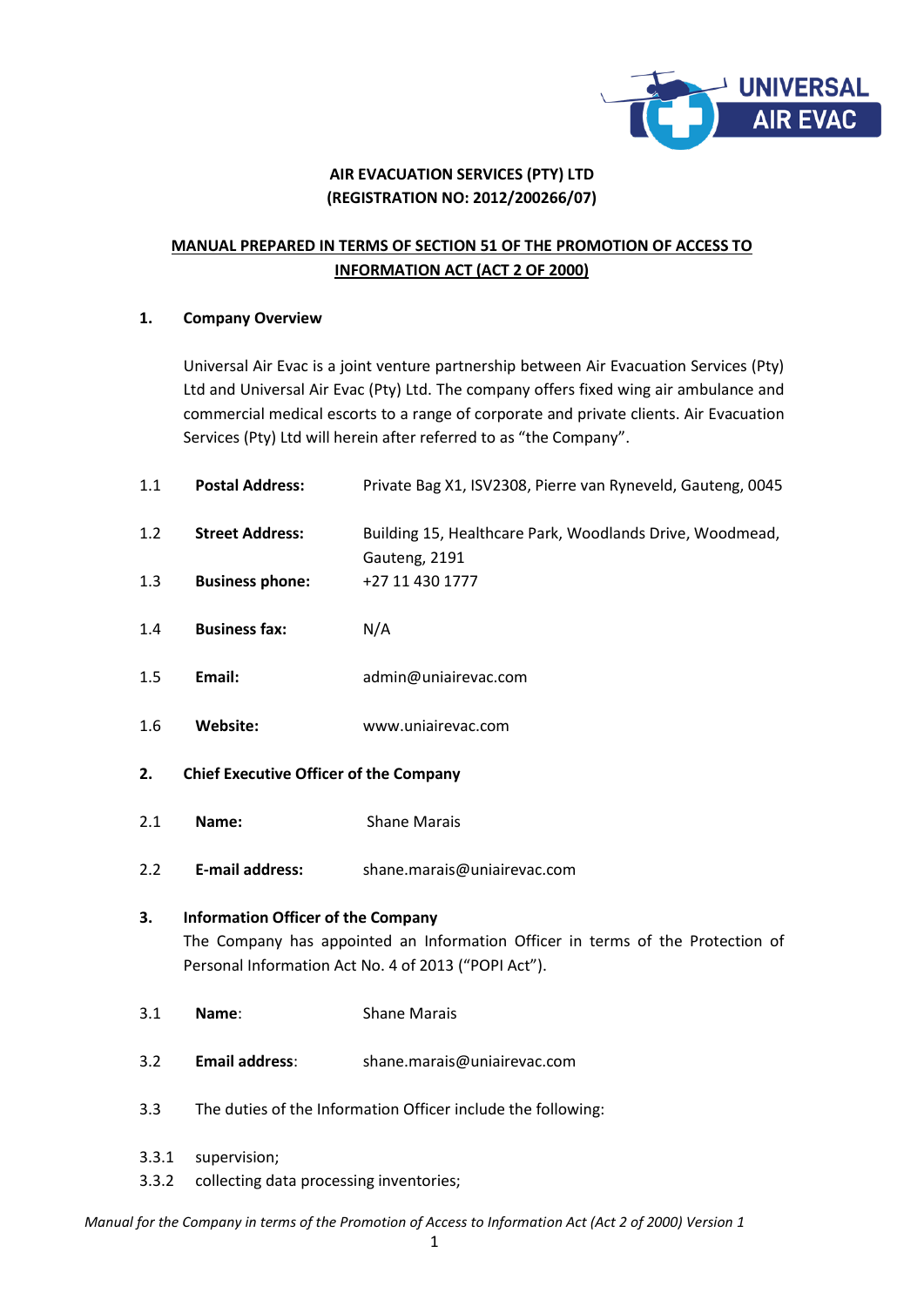

- 3.3.3 administration of data processing notifications;
- 3.3.4 handling complaints;
- 3.3.5 preparing annual reports;
- 3.3.6 developing internal regulations and providing advice on technology and protection;
- 3.3.7 ensuring that the rights and freedoms of the data subjects are unlikely to be adversely affected by the processing operations;
- 3.3.8 raising awareness and provide training on data protection issues and encourage a culture of protecting personal data within his/her organizations;
- 3.3.9 informing controllers of their obligations and making data subjects aware of their rights;
- 3.3.10 ensuring that controllers and data subjects are informed of their rights and obligations pursuant to the local POPI Act and cross border considerations;
- 3.3.11 making recommendations for the practical improvement of information and data protection to the FSP;
- 3.3.12 advising the controller concerned on matters concerning the application of data protection provisions; and
- 3.3.13 communicating with the Information Regulator and discussing any issues.

## **4. Human Rights Commission Guideline**

In terms of section 10 of the Act, the Human Rights Commission must compile a guide by 14 August 2003. The guide is intended to assist users in the interpretation of the Act. The contact details of the Human Rights Commission are as follows:

The South African Human Rights Commission Private Bag 2700 Houghton 2041 Tel: 011 484 8300 Fax: 011 484 1360 Web-site: [www.sahrc.org.za](http://www.sahrc.org.za/)

## **3 Who may request information in terms of the Act?**

Any person, who requires information for the exercise or protection of any rights, may request information from a private body. Section 50 of the Act states that:

- (a) That record is required for the exercise or protection of any rights;
- (b) That person complies with the procedural requirements in this Act relating to a request for access to that record; and
- (c) Access to that record is not refused in terms of any ground for refusal contemplated in Chapter 4 of this Part.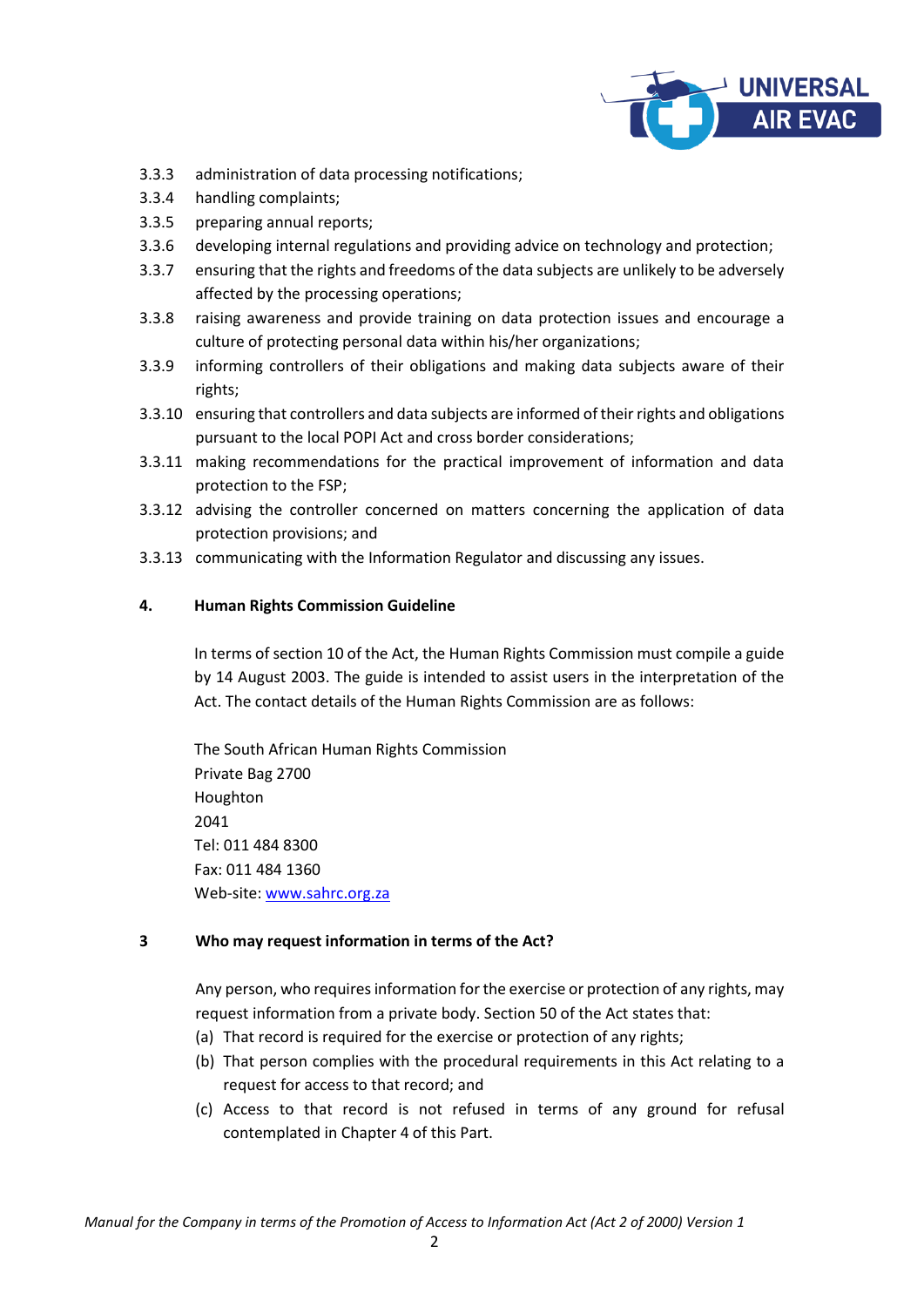

**4. The subjects on which the Company holds records and the categories of records are listed below. Please note that a requester is not automatically allowed access to these records and that access to them may be refused in accordance with Sections 62 to 69 of the Act.**

## **5. Categories of records**

## 5.1 **Human Resources**

Records found in this division contain information of employees that include the following:

- 5.1.1 any personal records provided to the Company by the employee/personnel;
- 5.1.2 any records a third party has provided to the Company about its personnel;
- 5.1.3 conditions of employment and other personnel-related contractual and quasi-legal records;
- 5.1.4 internal evaluation records;
- 5.1.5 other internal records and correspondence related to the particular employee.

## 5.2 **Client related records**

Clients include both juristic and natural entities that receive a service from the Company.

This information includes:

- 5.2.1 any records a client has provided to a third party acting on behalf of the Company;
- 5.2.2 any records a Third Party has provided to the Company; and
- 5.2.3 records generated by or within the Company pertaining to the client, including transactional records.

## 5.3 **Company Records**

This category of records relates, but is not limited to, the following information:

- 5.3.1 Financial records
- 5.3.2 Operational records
- 5.3.3 Databases
- 5.3.4 Information Technology
- 5.3.5 Marketing records
- 5.3.6 Internal correspondence
- 5.3.7 Product records
- 5.3.8 Statutory records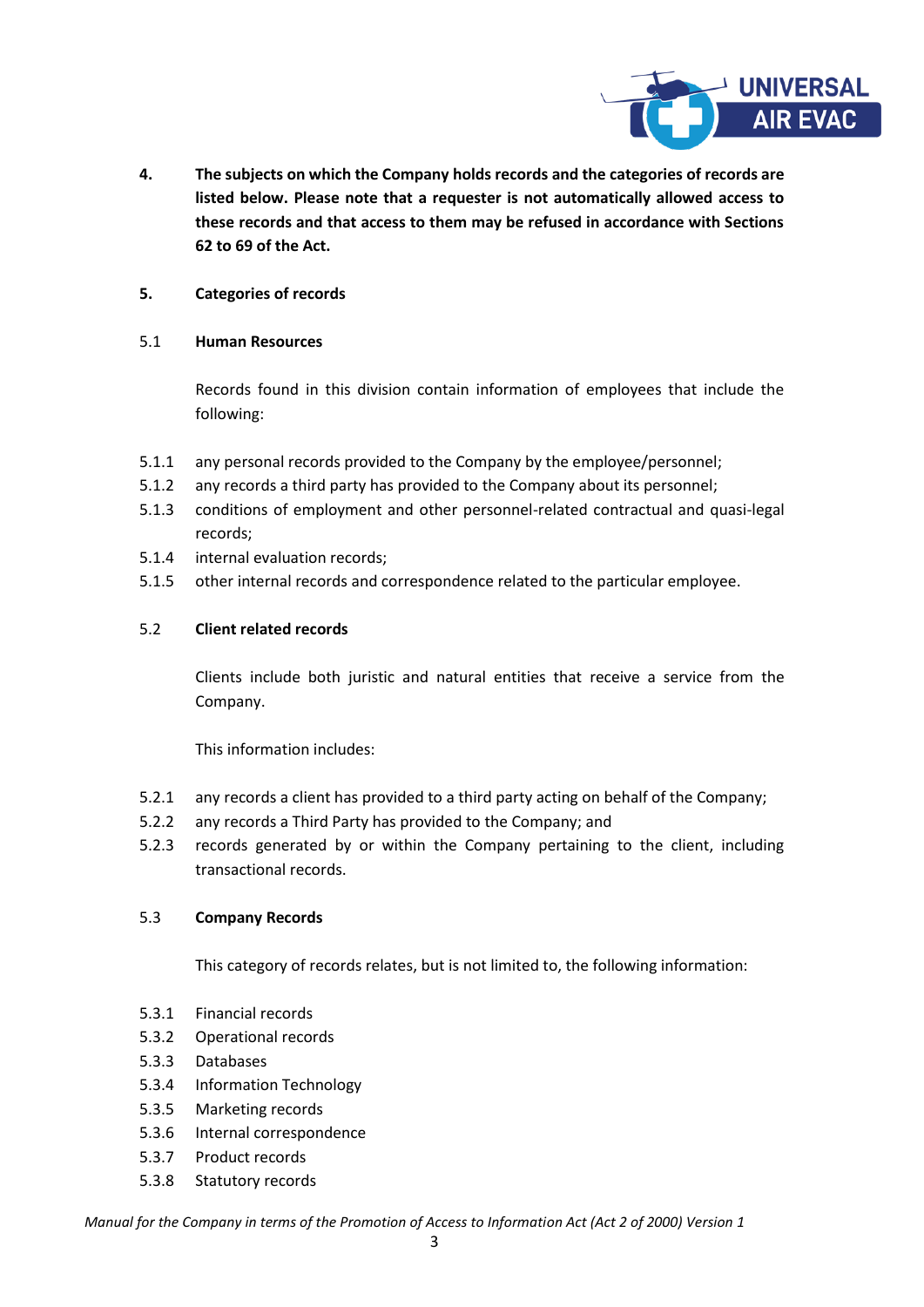

- 5.3.9 Internal policies and procedures
- 5.3.10 Treasury related records
- 5.3.11 Securities and equities
- 5.3.12 Records held by officials of the Company

## 5.4 **Other Parties**

The Company may possess records pertaining to other parties, including without limitation, contractors, suppliers, subsidiary/holding/sister companies, joint venture companies, service providers. Alternatively such other parties may possess records that can be said to belong to the Company.

The following records fall under this category:

- 5.4.1 Personnel, client or the Company records which are held by another party as opposed to being held by the Company; and
- 5.4.2 Records held by the Company pertaining to other parties, including without limitation financial records, correspondence, contractual records, records provided by the other party, and records third parties have provided about the contractors/suppliers.

## 5.5 **Records available in terms of other legislation**

The requestor may also request information that is available in terms of legislation, such as the following:

- 5.5.1 Basic Conditions of Employment Act 75 of 1997.
- 5.5.2 Companies Act 71 of 2008.
- 5.5.3 Compensation for Occupational Injuries and Diseases Act 130 of 1993.
- 5.5.4 Competition Act 71 of 2008.
- 5.5.5 Copyright Act 98 of 1978.
- 5.5.6 Employment Equity Act 55 of 1998.
- 5.5.7 Income Tax Act 58 of 1962.
- 5.5.8 Labour Relations Act 66 of 1995.
- 5.5.9 Occupational Health and Safety Act 85 of 1993.
- 5.5.10 Prevention of Organised Crime Act 121 of 1998.
- 5.5.11 Promotion of Access to Information Act 2 of 2000.
- 5.5.12 Protection of Personal Information Act 4 of 2013.
- 5.5.13 Skills Development Levies Act 9 of 1999.Records relating to company reporting and
- 5.5.14 Trademarks Act 194 of 1993.
- 5.5.15 Unemployment Insurance Act 30 of 1966.
- 5.5.16 Value Added Tax Act 89 of 1991.
- 5.5.17 National Health Act 61 of 2003.
- 5.5.18 Children's Act 38 of 2005.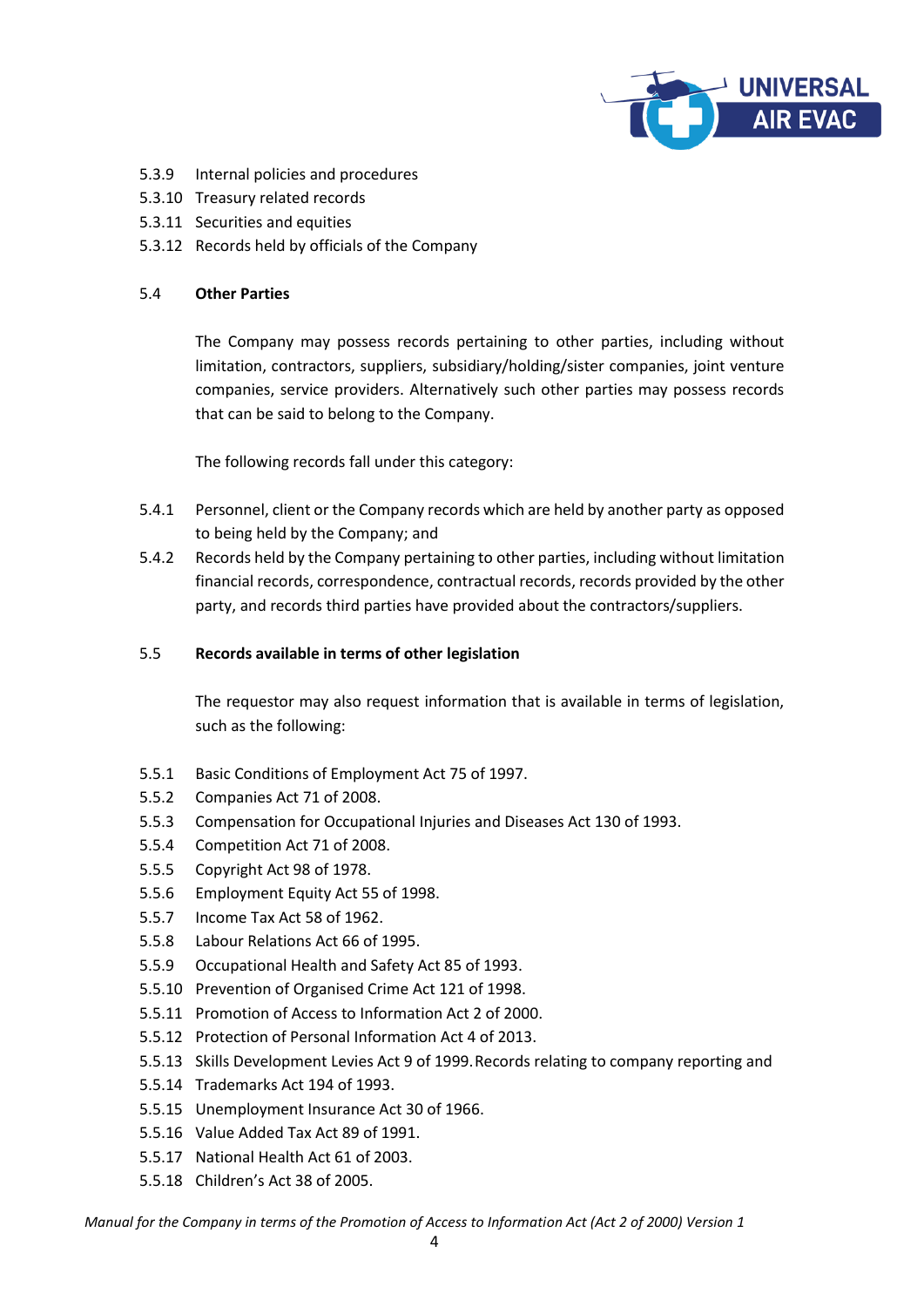

5.5.19 Older Persons Act 13 of 2006.

Company related records as far as is allowed in terms of the above Acts may be requested.

Records relating to tax, employees and the company may be requested in terms of the above Acts.

**The Information Officer will take into consideration section 8 of the manual to decide on whether or not access to any of the information stated above should be given to the requester.**

## **6. Decision making process**

- 6.1. In terms of Section 55, the information officer will take all reasonable steps to find a record that has been requested. If the record cannot be found or does not exist, the information officer must notify the requester by way of affidavit or affirmation, that it is not possible to give access to the record. This is deemed to be a refusal of the request. If, however, the record is later found, the requester must be given access if the requester would otherwise have been granted.
- 6.2. Section 56 provides that the information officer must within 30 days of receipt of a correctly completed request; notify the requester of the decision as to whether or not to grant the request. If the request is:
	- 6.2.1.Granted: the notification must state the applicable access fee required to be paid, together with the procedure to be followed should the requester wish to apply to court against such fee, and the form in which access will be given.
	- 6.2.2.Declined: the notification must include adequate reasons for the decision, together with the relevant provisions of the Act relied upon, and provide the procedure to be followed should the requester wish to apply to court against the decision.
- 6.3. The information officer may extend the period of 30 days by a further period not exceeding 30 days if:
	- 6.3.1.The requester is for a large number of records or requires a search through a large number of records;
	- 6.3.2.Consultation between divisions of the Company, or with another private body is required; or
	- 6.3.3.The requester consents to the extension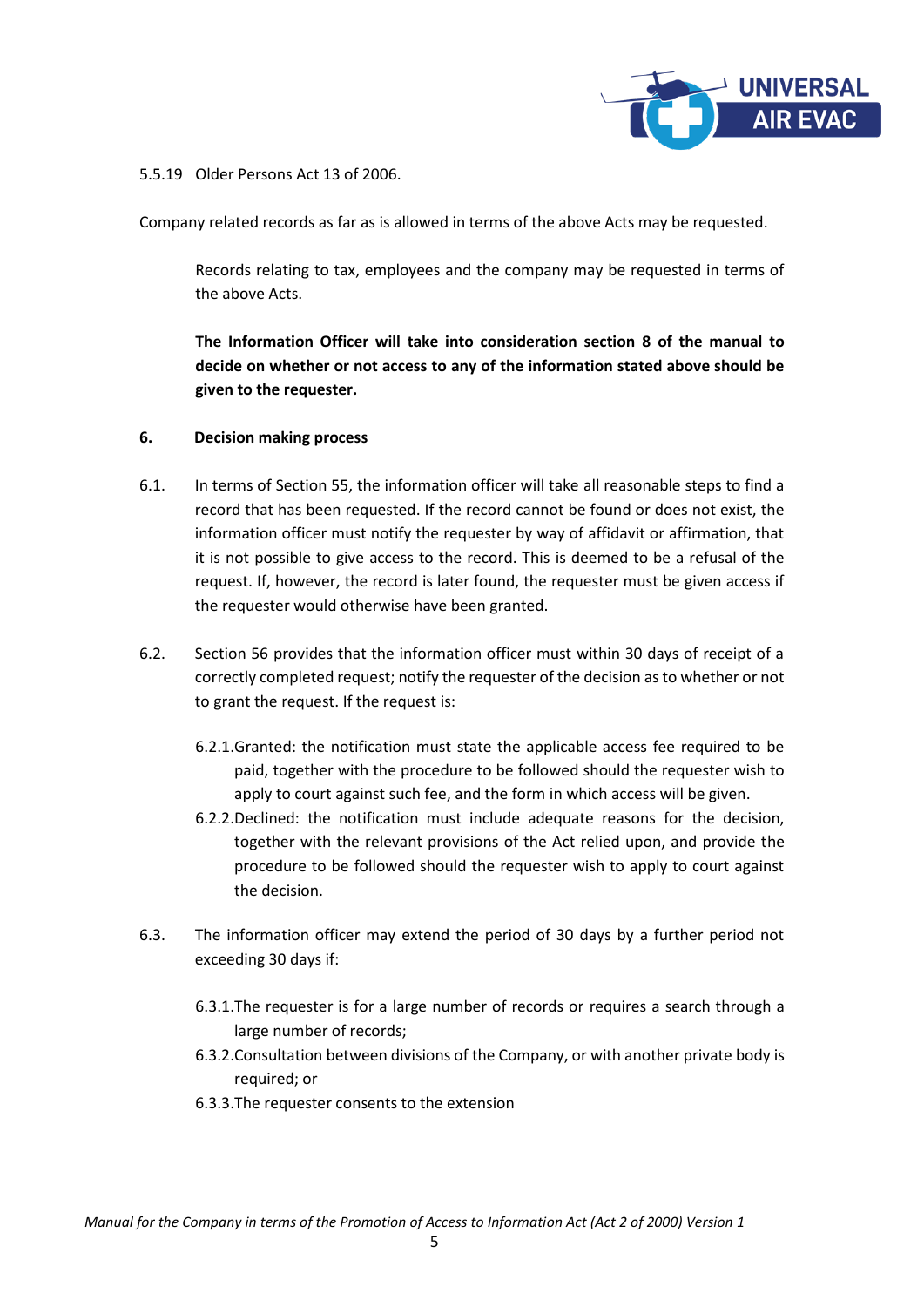

The requester must be notified within the initial 30-day period in writing of the extension, together with reasons therefore, and the procedure involved should the requestor wish to apply to court against the extension.

The information officer's failure to respond to the requester within the 30-day period constitutes a deemed refusal of the request.

- 6.4. Section 59 provides that the information officer may sever a record and grant access only to that portion which the law does not prohibit access to.
- 6.5. If access is granted, access must be given in the form that is reasonably required by the requester, or if the requester has not identified a preference, in a form reasonably determined by the information officer.

## **7. Third Parties**

If the request is for record pertaining to a third party, the information officer must take all reasonable steps to inform that third party of the request. This must be done within 21 days of receipt of the request. The manner in which this is done must in the fastest means reasonably possible, but if orally, the information officer must thereafter give the third party a written confirmation of the notification. The third party may within 21 days thereafter either make representations to the Company as to why the request should be refused, alternatively grant written consent to the disclosure of the record. The third party must be advised of the decision taken by the information officer on whether to grant or decline the request, and must also be advised of his/her/its right to appeal against the decision by way of application to court within 30 days after the notice.

## **8. Grounds for Refusal of a Request**

Notwithstanding compliance with section 50, the request may be declined in accordance with one of the prescribed grounds in terms of the Act, namely:

- 8.1. Section 63 of the Act prohibits the unreasonable disclosure of the personal information of natural-person third parties to requestors. This includes the personal information of deceased persons. However Section 63 (2) does provide exceptions to this.
- 8.2. Section 64 states that a request must be refused if it relates to records containing third party information pertaining to:

8.2.1.Trade secrets;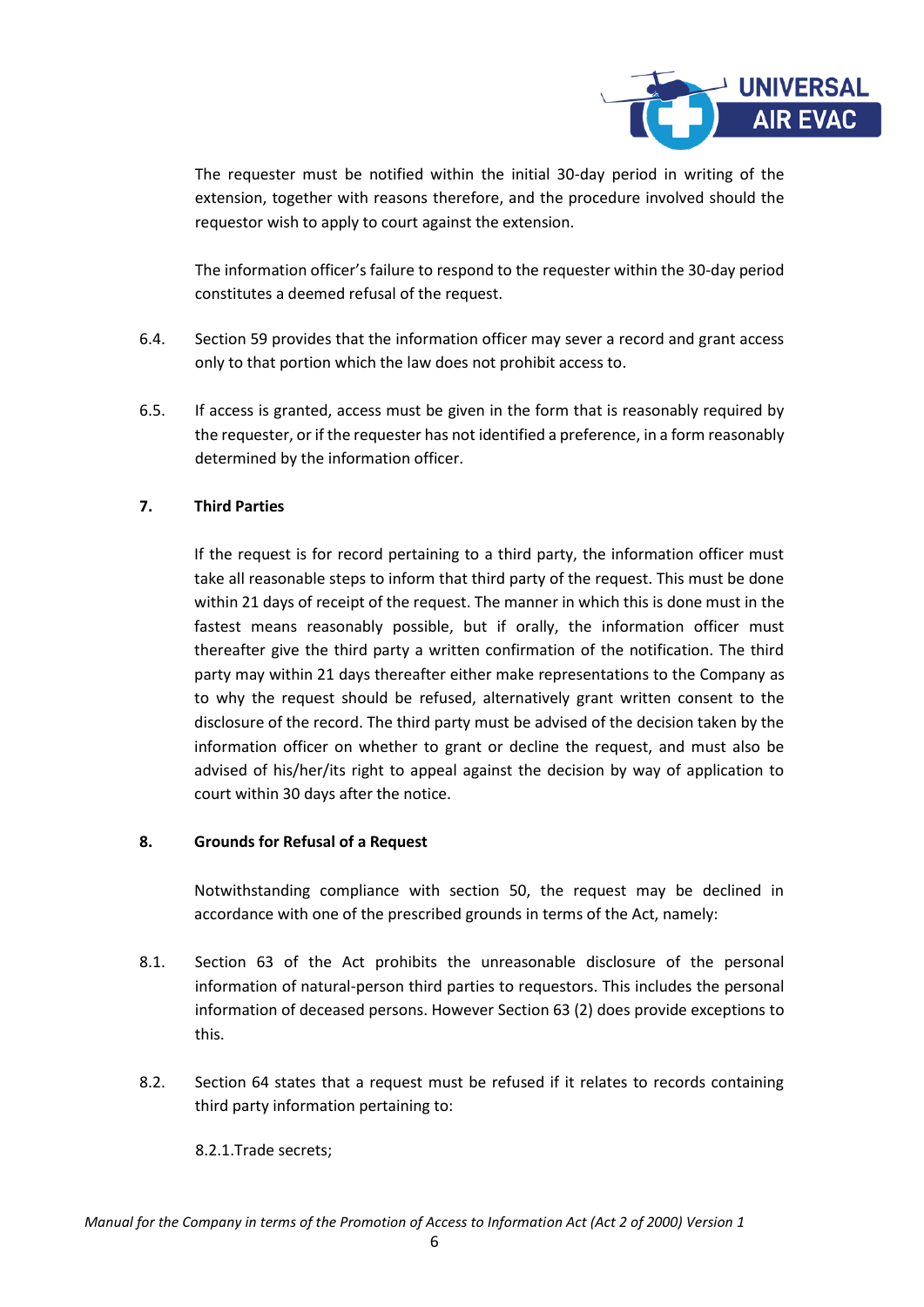

- 8.2.2.Financial, commercial, scientific or technical information where disclosure would be likely to cause harm to the commercial or financial interests of that third party; or
- 8.2.3.Information, supplied in confidence by the third party, the disclosure of which could reasonably be expected to put the third party at a disadvantage in contractual or other negotiations, or prejudice the third party in commercial competition.

The information must, however, be released if it pertains to the results of products or environmental testing, the disclosure of which would reveal a serious public safety or environmental risk.

- 8.3. Section 65 prohibits disclosure of information if such disclosure would constitute a breach of any duty of confidentiality owed to a third party in terms of an agreement.
- 8.4. In terms of Section 66, the Company must refuse a request for access to a record of the body if disclosure could reasonably be expected to:
	- 8.4.1.Endanger the life or physical safety of an individual;
	- 8.4.2.Prejudice or impair the security of a building, structure or system, including but not limited to a computer or communication system, means of transport or any other property;
	- 8.4.3.The Company may also refuse a request for access to information that would prejudice methods, systems, plans or procedures for the protection of an individual in accordance with a witness protection scheme or safety of the public.
- 8.5. Section 67 mandates the refusal of a request if the record is privileged from production in legal proceedings, unless the person entitled to the privilege has waived the privilege.
- 8.6. Section 68 pertains to records containing information about the Company itself and unlike the other provisions pertaining to declinature of a request, is not mandatory, but rather discretionary. The Company may refuse access to a record if the record:
	- 8.6.1.Contains trade secrets of the Company;
	- 8.6.2.Contains financial, commercial, scientific or technical information, the disclosure of which would be likely to cause harm to the commercial or financial interests of the Company;
	- 8.6.3.Contains information which, if disclosed, could reasonably be expected to put the Company at a disadvantage in contractual or other negotiations, or prejudice the Company in commercial competition; or
	- 8.6.4.Consists of a computer program owned by the Company.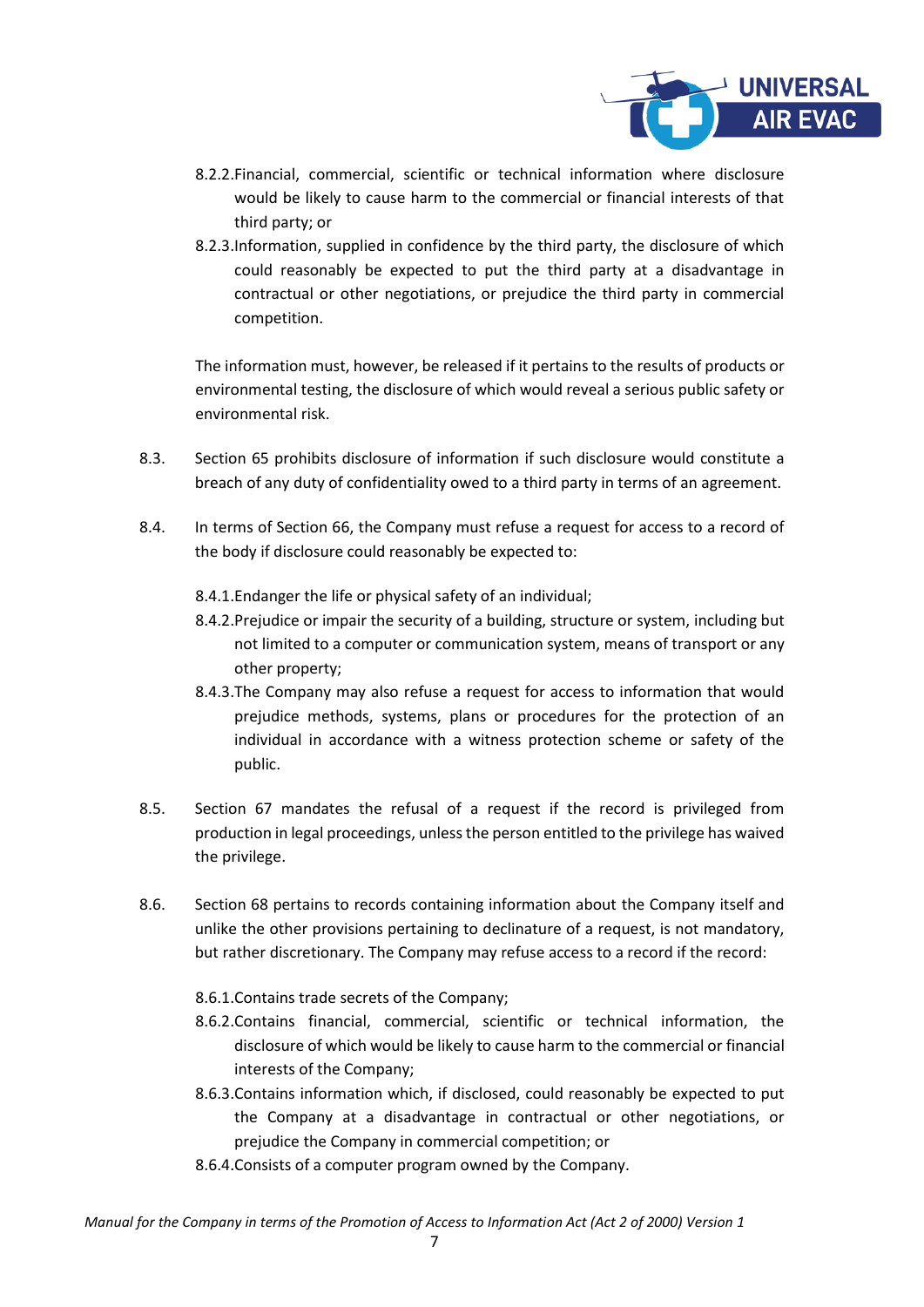

- 8.6.5.Notwithstanding the above, the information must be released if it pertains to the results of product or environmental testing, the disclosure of which would reveal a serious public safety or environmental risk.
- 8.7. Section 69 prohibits the disclosure of information about research where disclosure is likely to expose the third party, the person conducting the research on behalf of the third party, or the subject matter of the research to serious disadvantage. Disclosure is discretionary if such research pertains to the Company itself.
- 8.8. Notwithstanding any of the above-mentioned provisions, section 70 provides that a record must be disclosed if its disclosure would:
	- 8.8.1.Reveal evidence of a substantial contravention of or failure to comply with the law, imminent and serious public safety or environmental risk; and 8.8.2.If the public interest in the disclosure clearly outweighs the harm.

## **9. Rights of Appeal**

- 9.1. A requestor that is dissatisfied with the information officer's refusal to grant access to any information may, within 30 days of notification of the decision, apply to court for relief. Likewise, a third party dissatisfied with the information officer's decision to grant a request may, within 30 days of notification of the decision, apply to court for relief.
- 9.2. It should be noted that notwithstanding any provision in this Act, the court may examine the record (s) in question. No record may be withheld from the court in any grounds. The court may not, however, disclose the contents of the record (s).
- 9.3. The court is empowered to grant any order that is just and equitable, including:
	- 9.3.1.Confirming, amending or setting aside the information officer's decision;
	- 9.3.2.Requiring the information officer to take any action, or refrain from taking any action as identified by the court within a specified period;
	- 9.3.3.Granting an interdict, interim or special relief, declaratory order or compensation; or an order as to costs.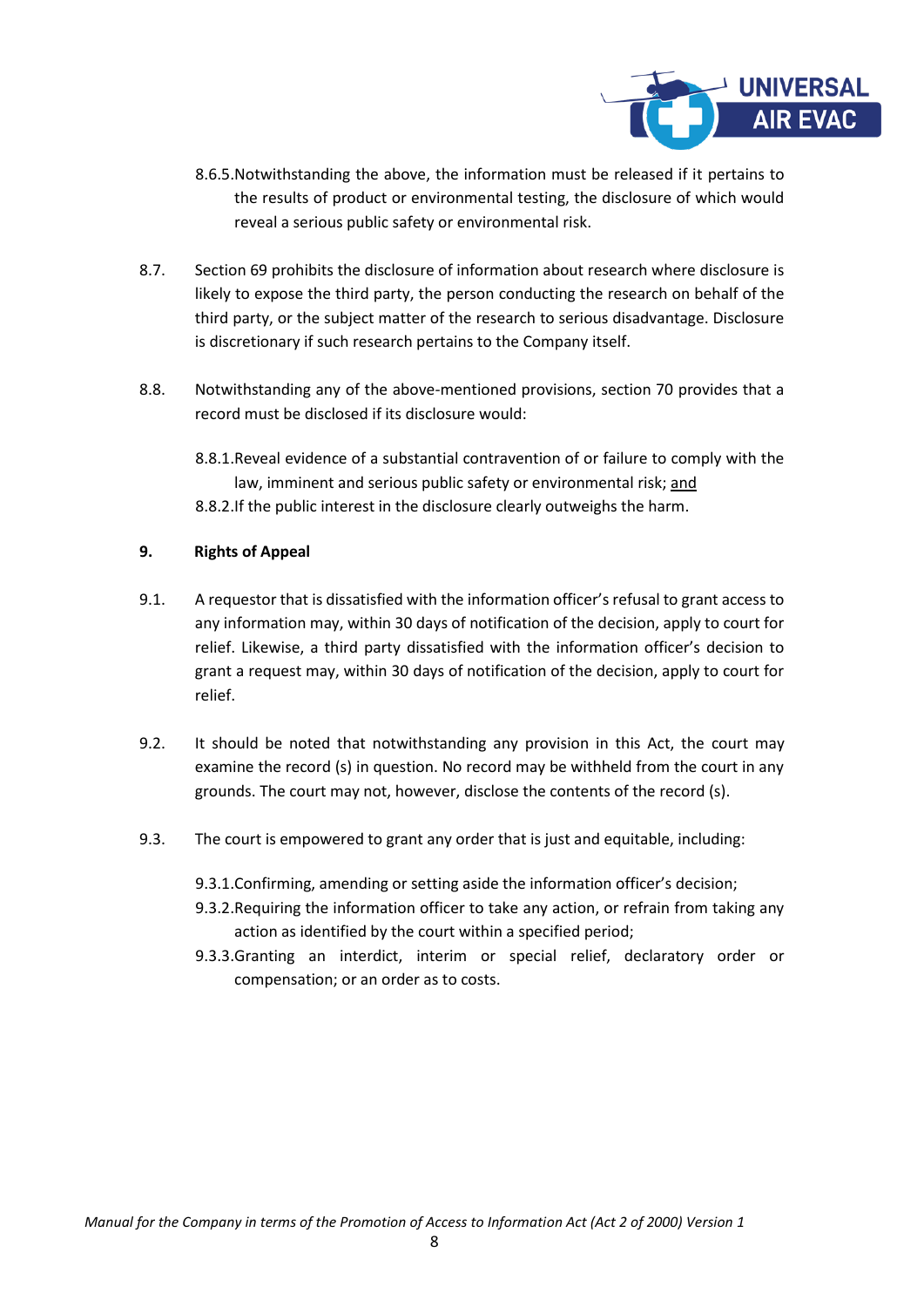

#### **Promotion of Access to Information Act No.2 of 2000 Manual**

#### **ANNEXURE A**

**FORM C**

#### **REQUEST FOR ACCESSS TO RECORD OF PRIVATE BODY**

(Section 53 (1) of the Promotion of Access to Information Act, 200 (Act No.2 of 2000)

**\_\_\_\_\_\_\_\_\_\_\_\_\_\_\_\_\_\_\_\_\_\_\_\_\_\_\_\_\_\_\_\_\_\_\_\_\_\_\_\_\_\_\_\_\_\_\_\_\_\_\_\_\_\_\_\_\_\_\_\_\_\_\_\_\_\_\_\_\_\_\_\_\_\_\_\_\_\_\_**

[Regulation 10]

## **A. REQUEST PROCEDURES**

**The Head:**

#### **B. Particulars of person requesting access to the record**

a) The particulars of the person who requests access to the record must be given below.

**\_\_\_\_\_\_\_\_\_\_\_\_\_\_\_\_\_\_\_\_\_\_\_\_\_\_\_\_\_\_\_\_\_\_\_\_\_\_\_\_\_\_\_\_\_\_\_\_\_\_\_\_\_\_\_\_\_\_\_\_\_\_\_\_\_\_\_\_\_\_\_\_\_\_\_\_\_\_\_ \_\_\_\_\_\_\_\_\_\_\_\_\_\_\_\_\_\_\_\_\_\_\_\_\_\_\_\_\_\_\_\_\_\_\_\_\_\_\_\_\_\_\_\_\_\_\_\_\_\_\_\_\_\_\_\_\_\_\_\_\_\_\_\_\_\_\_\_\_\_\_\_\_\_\_\_\_\_\_ \_\_\_\_\_\_\_\_\_\_\_\_\_\_\_\_\_\_\_\_\_\_\_\_\_\_\_\_\_\_\_\_\_\_\_\_\_\_\_\_\_\_\_\_\_\_\_\_\_\_\_\_\_\_\_\_\_\_\_\_\_\_\_\_\_\_\_\_\_\_\_\_\_\_\_\_\_\_\_ \_\_\_\_\_\_\_\_\_\_\_\_\_\_\_\_\_\_\_\_\_\_\_\_\_\_\_\_\_\_\_\_\_\_\_\_\_\_\_\_\_\_\_\_\_\_\_\_\_\_\_\_\_\_\_\_\_\_\_\_\_\_\_\_\_\_\_\_\_\_\_\_\_\_\_\_\_\_\_**

- b) The address and/or fax number in the Republic to which the information is to be sent must be given.
- c) Proof of the capacity in which the request is made, if applicable, must be attached

**\_\_\_\_\_\_\_\_\_\_\_\_\_\_\_\_\_\_\_\_\_\_\_\_\_\_\_\_\_\_\_\_\_\_\_\_\_\_\_\_\_\_\_\_\_\_\_\_\_\_\_\_\_\_\_\_\_\_\_\_\_\_\_\_\_\_\_\_\_\_\_\_\_\_\_\_\_\_\_ \_\_\_\_\_\_\_\_\_\_\_\_\_\_\_\_\_\_\_\_\_\_\_\_\_\_\_\_\_\_\_\_\_\_\_\_\_\_\_\_\_\_\_\_\_\_\_\_\_\_\_\_\_\_\_\_\_\_\_\_\_\_\_\_\_\_\_\_\_\_\_\_\_\_\_\_\_\_\_**

#### **Full names and surname:**

# **Identity number: \_\_\_\_\_\_\_\_\_\_\_\_\_\_\_\_\_\_\_\_\_\_\_\_\_\_\_\_\_\_\_\_\_\_\_\_\_\_\_\_\_\_\_\_\_\_\_\_\_\_\_\_\_\_\_\_\_\_\_\_\_\_\_\_\_\_\_\_\_\_\_\_\_\_\_\_\_\_ Postal address: \_\_\_\_\_\_\_\_\_\_\_\_\_\_\_\_\_\_\_\_\_\_\_\_\_\_\_\_\_\_\_\_\_\_\_\_\_\_\_\_\_\_\_\_\_\_\_\_\_\_\_\_\_\_\_\_\_\_\_\_\_\_\_\_\_\_\_\_\_\_\_\_\_\_\_\_\_\_\_ \_\_\_\_\_\_\_\_\_\_\_\_\_\_\_\_\_\_\_\_\_\_\_\_\_\_\_\_\_\_\_\_\_\_\_\_\_\_\_\_\_\_\_\_\_\_\_\_\_\_\_\_\_\_\_\_\_\_\_\_\_\_\_\_\_\_\_\_\_\_\_\_\_\_\_\_\_\_\_ \_\_\_\_\_\_\_\_\_\_\_\_\_\_\_\_\_\_\_\_\_\_\_\_\_\_\_\_\_\_\_\_\_\_\_\_\_\_\_\_\_\_\_\_\_\_\_\_\_\_\_\_\_\_\_\_\_\_\_\_\_\_\_\_\_\_\_\_\_\_\_\_\_\_\_\_\_\_\_ Fax number: \_\_\_\_\_\_\_\_\_\_\_\_\_\_\_\_\_\_\_\_\_\_\_\_\_\_\_\_\_\_\_\_\_\_\_\_\_\_\_\_\_\_\_\_\_\_\_\_\_\_\_\_\_\_\_\_\_\_\_\_\_\_\_\_\_\_\_\_ Telephone number: \_\_\_\_\_\_\_\_\_\_\_\_\_\_\_\_\_\_\_\_\_\_ Email address:\_\_\_\_\_\_\_\_\_\_\_\_\_\_\_\_\_\_\_\_\_\_\_\_\_\_**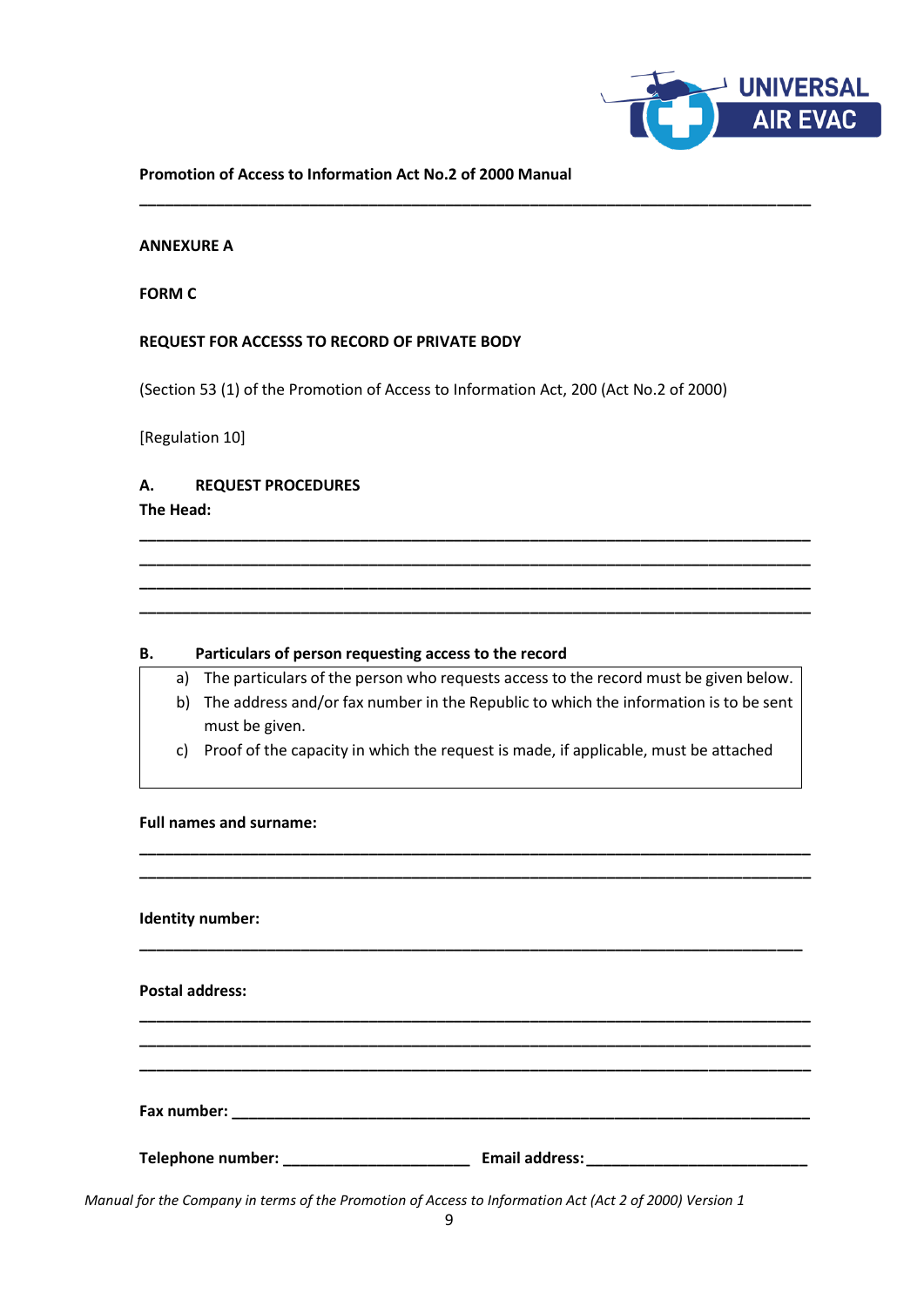

## **Capacity in which request is made on behalf of another person:**

#### **C. Particulars of person on whose behalf request is made**

This section must be completed ONLY if a request for information is made on behalf of another person.

**\_\_\_\_\_\_\_\_\_\_\_\_\_\_\_\_\_\_\_\_\_\_\_\_\_\_\_\_\_\_\_\_\_\_\_\_\_\_\_\_\_\_\_\_\_\_\_\_\_\_\_\_\_\_\_\_\_\_\_\_\_\_\_\_\_\_\_\_\_\_\_\_\_\_\_** \_\_\_\_\_\_\_\_\_\_\_\_\_\_\_\_\_\_\_\_\_\_\_\_\_\_\_\_\_\_\_\_\_\_\_\_\_\_\_\_\_\_\_\_\_\_\_\_\_\_\_\_\_\_\_\_\_\_\_\_\_\_\_\_\_\_\_\_\_\_\_\_\_\_\_

**\_\_\_\_\_\_\_\_\_\_\_\_\_\_\_\_\_\_\_\_\_\_\_\_\_\_\_\_\_\_\_\_\_\_\_\_\_\_\_\_\_\_\_\_\_\_\_\_\_\_\_\_\_\_\_\_\_\_\_\_\_\_\_\_\_\_\_\_\_\_\_\_\_\_\_**

**\_\_\_\_\_\_\_\_\_\_\_\_\_\_\_\_\_\_\_\_\_\_\_\_\_\_\_\_\_\_\_\_\_\_\_\_\_\_\_\_\_\_\_\_\_\_\_\_\_\_\_\_\_\_\_\_\_\_\_\_\_\_\_\_\_\_\_\_\_\_\_\_\_\_\_ \_\_\_\_\_\_\_\_\_\_\_\_\_\_\_\_\_\_\_\_\_\_\_\_\_\_\_\_\_\_\_\_\_\_\_\_\_\_\_\_\_\_\_\_\_\_\_\_\_\_\_\_\_\_\_\_\_\_\_\_\_\_\_\_\_\_\_\_\_\_\_\_\_\_\_\_\_\_\_**

**\_\_\_\_\_\_\_\_\_\_\_\_\_\_\_\_\_\_\_\_\_\_\_\_\_\_\_\_\_\_\_\_\_\_\_\_\_\_\_\_\_\_\_\_\_\_\_\_\_\_\_\_\_\_\_\_\_\_\_\_\_\_\_\_\_\_\_\_\_\_\_**

## **Full names and surname:**

#### **Identity number:**

#### **D. Particulars of record**

- a) Provide full particulars of the record to which access is requested, including the reference number if that is known to you, to enable the record to be located.
- b) If the provided space is inadequate, please continue on a separate folio and attach it to this form. **The request muster must sign all additional folios.**

\_\_\_\_\_\_\_\_\_\_\_\_\_\_\_\_\_\_\_\_\_\_\_\_\_\_\_\_\_\_\_\_\_\_\_\_\_\_\_\_\_\_\_\_\_\_\_\_\_\_\_\_\_\_\_\_\_\_\_\_\_\_\_\_\_\_\_\_\_\_\_\_

\_\_\_\_\_\_\_\_\_\_\_\_\_\_\_\_\_\_\_\_\_\_\_\_\_\_\_\_\_\_\_\_\_\_\_\_\_\_\_\_\_\_\_\_\_\_\_\_\_\_\_\_\_\_\_\_\_\_\_\_\_\_\_\_\_\_\_\_\_\_\_\_\_\_\_\_\_\_\_ \_\_\_\_\_\_\_\_\_\_\_\_\_\_\_\_\_\_\_\_\_\_\_\_\_\_\_\_\_\_\_\_\_\_\_\_\_\_\_\_\_\_\_\_\_\_\_\_\_\_\_\_\_\_\_\_\_\_\_\_\_\_\_\_\_\_\_\_\_\_\_\_\_\_\_\_\_\_\_ \_\_\_\_\_\_\_\_\_\_\_\_\_\_\_\_\_\_\_\_\_\_\_\_\_\_\_\_\_\_\_\_\_\_\_\_\_\_\_\_\_\_\_\_\_\_\_\_\_\_\_\_\_\_\_\_\_\_\_\_\_\_\_\_\_\_\_\_\_\_\_\_\_\_\_\_\_\_\_ \_\_\_\_\_\_\_\_\_\_\_\_\_\_\_\_\_\_\_\_\_\_\_\_\_\_\_\_\_\_\_\_\_\_\_\_\_\_\_\_\_\_\_\_\_\_\_\_\_\_\_\_\_\_\_\_\_\_\_\_\_\_\_\_\_\_\_\_\_\_\_\_\_\_\_\_\_\_\_

## 1. **Description of record or relevant part of the record:**

## 2. **Reference number, if available**:\_\_\_\_\_\_\_\_\_\_\_\_\_\_\_\_\_\_\_\_\_\_\_\_\_\_\_\_\_\_\_\_\_\_\_\_\_\_\_\_\_\_\_\_\_\_\_\_\_

- 3. **Any further particulars of record**:
- **E. Fees**

a) A request for access to a record, other than a record containing personal information about yourself, will be processed only after a request fee has been paid.

\_\_\_\_\_\_\_\_\_\_\_\_\_\_\_\_\_\_\_\_\_\_\_\_\_\_\_\_\_\_\_\_\_\_\_\_\_\_\_\_\_\_\_\_\_\_\_\_\_\_\_\_\_\_\_\_\_\_\_\_\_\_\_\_\_\_\_\_\_\_\_\_\_\_\_\_ \_\_\_\_\_\_\_\_\_\_\_\_\_\_\_\_\_\_\_\_\_\_\_\_\_\_\_\_\_\_\_\_\_\_\_\_\_\_\_\_\_\_\_\_\_\_\_\_\_\_\_\_\_\_\_\_\_\_\_\_\_\_\_\_\_\_\_\_\_\_\_\_\_\_\_\_ \_\_\_\_\_\_\_\_\_\_\_\_\_\_\_\_\_\_\_\_\_\_\_\_\_\_\_\_\_\_\_\_\_\_\_\_\_\_\_\_\_\_\_\_\_\_\_\_\_\_\_\_\_\_\_\_\_\_\_\_\_\_\_\_\_\_\_\_\_\_\_\_\_\_\_\_ \_\_\_\_\_\_\_\_\_\_\_\_\_\_\_\_\_\_\_\_\_\_\_\_\_\_\_\_\_\_\_\_\_\_\_\_\_\_\_\_\_\_\_\_\_\_\_\_\_\_\_\_\_\_\_\_\_\_\_\_\_\_\_\_\_\_\_\_\_\_\_\_\_\_\_\_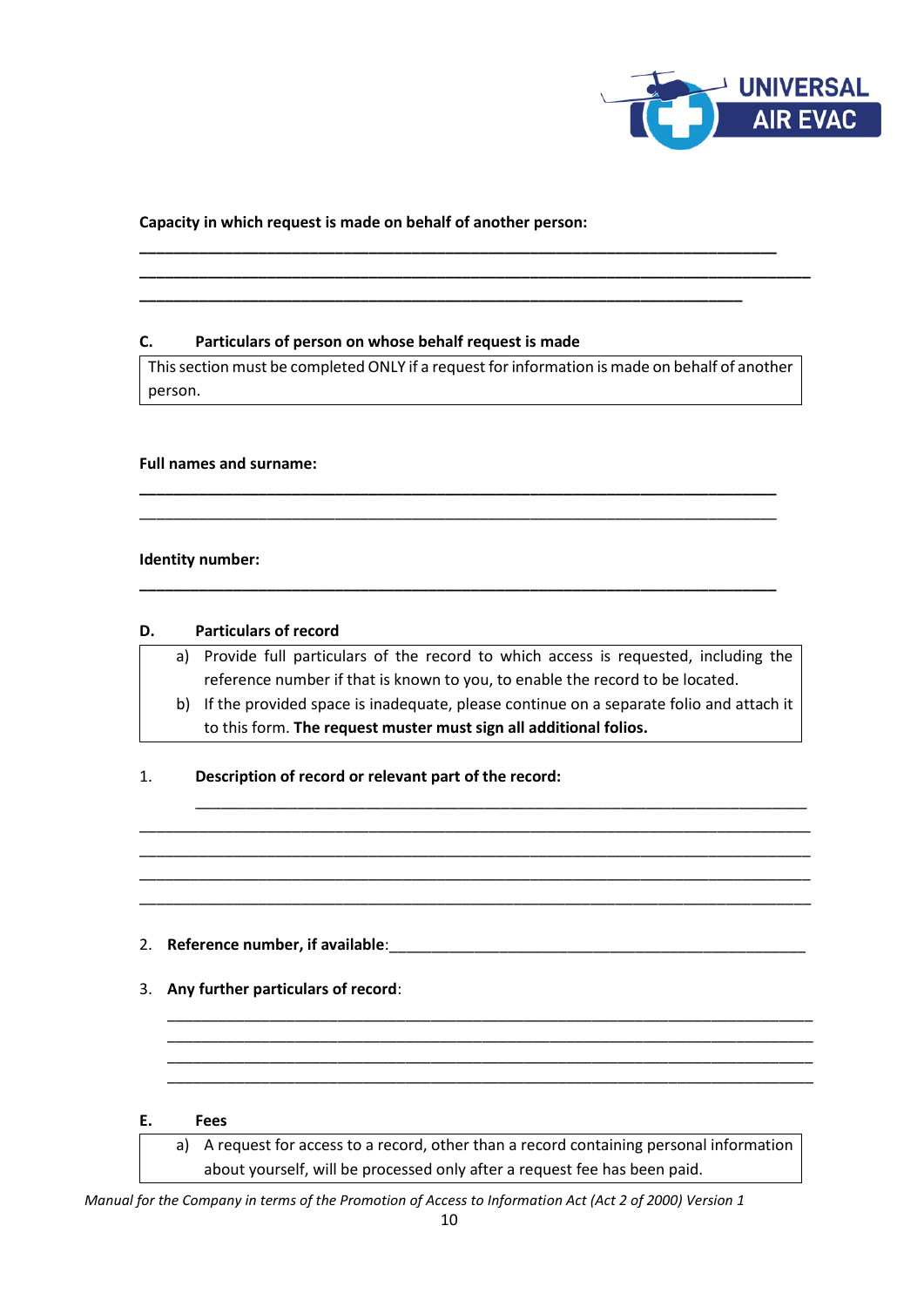

- b) You will be notified of the amount required to be paid as the request fee.
- c) The fee payable for access to a record depends on the form in which access is required and the reasonable time required to search for and prepare a record.
- d) If you qualify for exemption of the payment of any fee, please state the reason for exemption.

## **F. Form of access to record**

If you are prevented by a disability to read, view or listen to the record in the form of access provided for in 1 to 4 hereunder, sate your disability and indicate in which form the record is required.

| <b>Disability</b> |  |
|-------------------|--|
|                   |  |

| Disability : <b>Example 2</b> | Form in which record is required: |
|-------------------------------|-----------------------------------|
|                               |                                   |
|                               |                                   |
|                               |                                   |
|                               |                                   |
|                               |                                   |

Mark the appropriate box with an **X NOTES:**

- a) Compliance with your request is specified form may depend on the form in which the record is available.
- b) Access in the form requested may be refused in certain circumstances. In such a case you will be informed if access will be granted in another form.
- c) The fee payable for access to the record, if any, will be determined partly by the form in which access is requested.

| If the record is in written or printed form:<br>1.                                  |                                                                                           |                      |                               |  |                |    |                          |
|-------------------------------------------------------------------------------------|-------------------------------------------------------------------------------------------|----------------------|-------------------------------|--|----------------|----|--------------------------|
|                                                                                     | Copy of record*                                                                           | Inspection of record |                               |  |                |    |                          |
|                                                                                     | 2. If record consists of visual images                                                    |                      |                               |  |                |    |                          |
|                                                                                     | This includes photographs, slides, video recordings, computer-generated images. Sketches, |                      |                               |  |                |    |                          |
| $etc.$ )                                                                            |                                                                                           |                      |                               |  |                |    |                          |
|                                                                                     |                                                                                           |                      | Copy of images*               |  | Transcription  |    | Ωt                       |
|                                                                                     |                                                                                           |                      |                               |  | images*        |    |                          |
| 3.                                                                                  | If record consists of recorded words or information which can be reproduced in sound:     |                      |                               |  |                |    |                          |
|                                                                                     | Listen to the soundtrack<br>Transcription of soundtrack*                                  |                      |                               |  |                |    |                          |
|                                                                                     | (audio cassette)                                                                          |                      | (Written or printed document) |  |                |    |                          |
| If record is held on computed or in an electronic or machine - readable form:<br>4. |                                                                                           |                      |                               |  |                |    |                          |
|                                                                                     | Printed copy of record*                                                                   |                      | Printed copy of information   |  | Copy           | in | computer                 |
|                                                                                     |                                                                                           |                      | derived from the record*      |  | readable form* |    |                          |
|                                                                                     |                                                                                           |                      |                               |  |                |    | (Stiffy or compact disc) |

| *If you requested a copy or transcription of a record (above), do you wish the $\vert$ YES | NO. |
|--------------------------------------------------------------------------------------------|-----|
| copy or transcription to be posted to you?                                                 |     |
| Postage is payable                                                                         |     |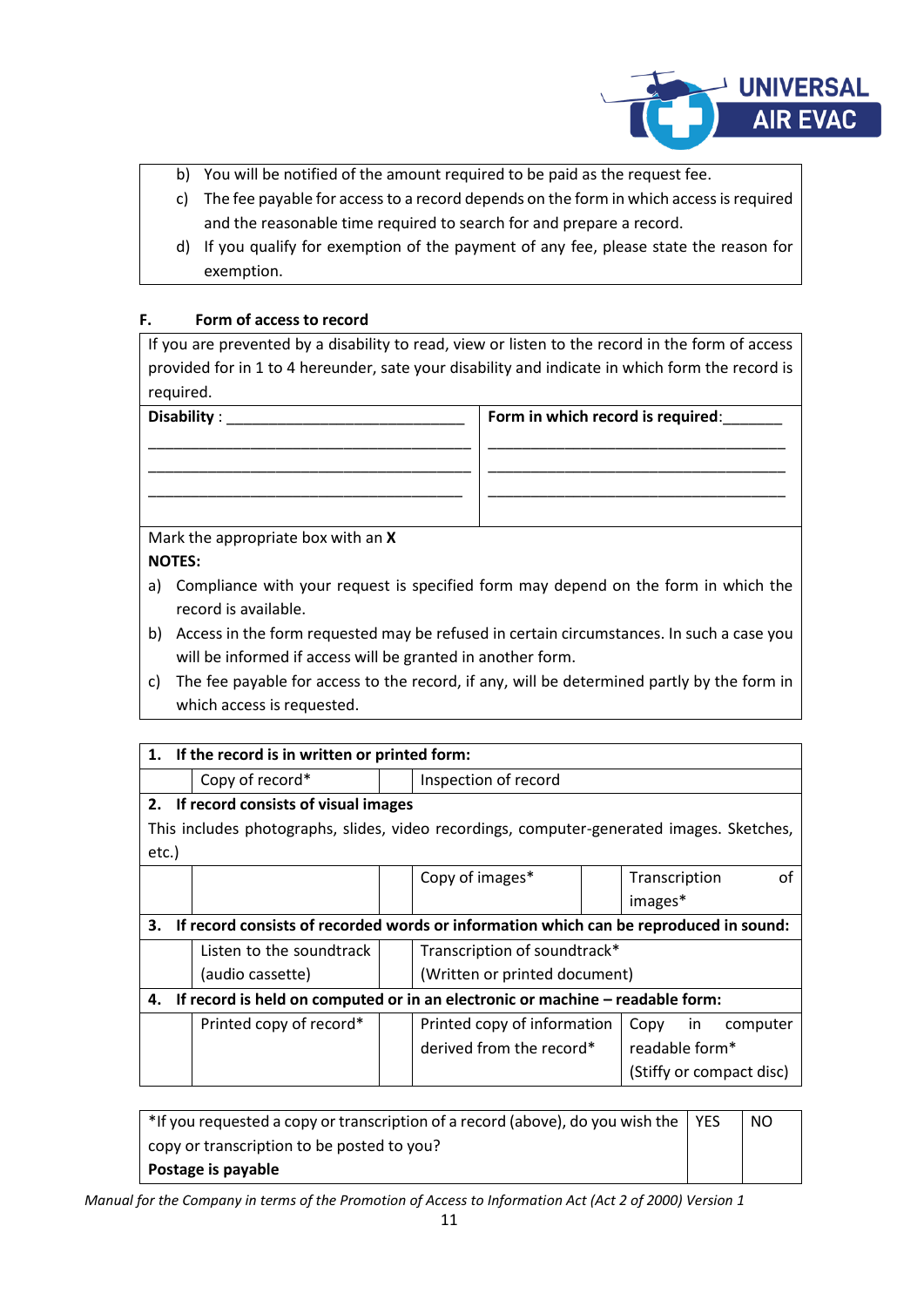

## **G. Particulars of right to be exercised or protected**

If the provided space is inadequate, please continue on a separate folio and attach it to this form. **The requester must sign all the additional folios.**

\_\_\_\_\_\_\_\_\_\_\_\_\_\_\_\_\_\_\_\_\_\_\_\_\_\_\_\_\_\_\_\_\_\_\_\_\_\_\_\_\_\_\_\_\_\_\_\_\_\_\_\_\_\_\_\_\_\_\_\_\_\_\_\_\_\_\_\_\_\_\_\_\_\_\_\_ \_\_\_\_\_\_\_\_\_\_\_\_\_\_\_\_\_\_\_\_\_\_\_\_\_\_\_\_\_\_\_\_\_\_\_\_\_\_\_\_\_\_\_\_\_\_\_\_\_\_\_\_\_\_\_\_\_\_\_\_\_\_\_\_\_\_\_\_\_\_\_\_\_\_\_\_

- **1. Indicate which right is to be exercised or protected**:
- **2. Explain why the record requested is required for the exercise or protection of the aforementioned right:**

\_\_\_\_\_\_\_\_\_\_\_\_\_\_\_\_\_\_\_\_\_\_\_\_\_\_\_\_\_\_\_\_\_\_\_\_\_\_\_\_\_\_\_\_\_\_\_\_\_\_\_\_\_\_\_\_\_\_\_\_\_\_\_\_\_\_\_\_\_\_\_\_\_\_\_\_ \_\_\_\_\_\_\_\_\_\_\_\_\_\_\_\_\_\_\_\_\_\_\_\_\_\_\_\_\_\_\_\_\_\_\_\_\_\_\_\_\_\_\_\_\_\_\_\_\_\_\_\_\_\_\_\_\_\_\_\_\_\_\_\_\_\_\_\_\_\_\_\_\_\_\_\_ \_\_\_\_\_\_\_\_\_\_\_\_\_\_\_\_\_\_\_\_\_\_\_\_\_\_\_\_\_\_\_\_\_\_\_\_\_\_\_\_\_\_\_\_\_\_\_\_\_\_\_\_\_\_\_\_\_\_\_\_\_\_\_\_\_\_\_\_\_\_\_\_\_\_\_\_

\_\_\_\_\_\_\_\_\_\_\_\_\_\_\_\_\_\_\_\_\_\_\_\_\_\_\_\_\_\_\_\_\_\_\_\_\_\_\_\_\_\_\_\_\_\_\_\_\_\_\_\_\_\_\_\_\_\_\_\_\_\_\_\_ \_\_\_\_\_\_\_\_\_\_\_\_\_\_\_\_\_\_\_\_\_\_\_\_\_\_\_\_\_\_\_\_\_\_\_\_\_\_\_\_\_\_\_\_\_\_\_\_\_\_\_\_\_\_\_\_\_\_\_\_\_\_\_\_\_\_\_

\_\_\_\_\_\_\_\_\_\_\_\_\_\_\_\_\_\_\_\_\_\_\_\_\_\_\_\_\_\_\_\_\_\_\_\_\_\_\_\_\_\_\_\_\_\_\_\_\_\_\_\_\_\_\_\_\_\_\_\_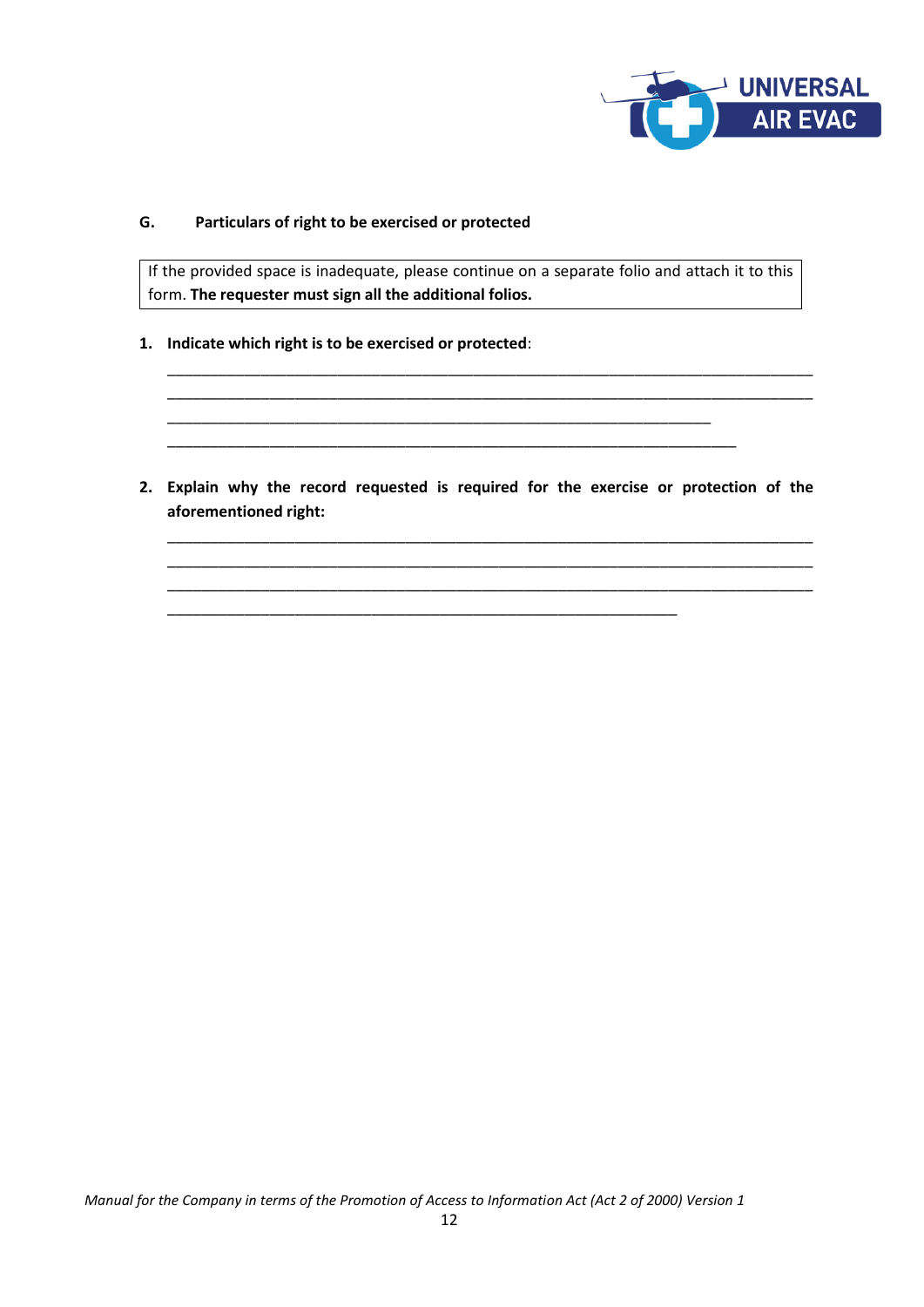

#### **Promotion of Access to Information Act No. 2 of 2000 Manual**

\_\_\_\_\_\_\_\_\_\_\_\_\_\_\_\_\_\_\_\_\_\_\_\_\_\_\_\_\_\_\_\_\_\_\_\_\_\_\_\_\_\_\_\_\_\_\_\_\_\_\_\_\_\_\_\_\_\_\_\_\_\_\_\_\_\_\_\_\_\_\_\_\_\_\_

#### **ANNEXURE B**

## **FEES IN RESPECT OF PRIVATE BODIES**

| 1. The fee for a copy of the manual as contemplated in regulation $9(2)(c)$ is |                                                                                                                   |                                                                               |            |  |  |
|--------------------------------------------------------------------------------|-------------------------------------------------------------------------------------------------------------------|-------------------------------------------------------------------------------|------------|--|--|
| R1,10 for every photocopy of an A4- size page or part thereof.                 |                                                                                                                   |                                                                               |            |  |  |
|                                                                                |                                                                                                                   |                                                                               |            |  |  |
| 2.                                                                             | The fees for reproduction referred to in regulation 11(1) are as follows:                                         |                                                                               |            |  |  |
|                                                                                |                                                                                                                   | a) For every photocopy of an A4- size page or part thereof:                   | R<br>01,10 |  |  |
|                                                                                |                                                                                                                   |                                                                               |            |  |  |
|                                                                                | For every printed copy of an A4-size page or part thereof held on a<br>b)<br>computer or in machine readable form |                                                                               |            |  |  |
|                                                                                |                                                                                                                   |                                                                               |            |  |  |
|                                                                                | c)                                                                                                                | For a copy in a computer $-$ readable form on $-$                             |            |  |  |
|                                                                                |                                                                                                                   | stiffy disc<br>i.                                                             | 07.50      |  |  |
|                                                                                |                                                                                                                   | ii.<br>Compact disc                                                           | 70,00      |  |  |
|                                                                                |                                                                                                                   | d) For a transcription of visual images, for an A4-size page of part          |            |  |  |
|                                                                                |                                                                                                                   | thereof                                                                       |            |  |  |
|                                                                                |                                                                                                                   | For a copy of visual images<br>i.                                             | 40,00      |  |  |
|                                                                                |                                                                                                                   | ii.<br>For a copy                                                             | 60,00      |  |  |
|                                                                                |                                                                                                                   |                                                                               |            |  |  |
|                                                                                |                                                                                                                   | e) For a transcription of an audio record, for an A4-size page or part        |            |  |  |
|                                                                                |                                                                                                                   | thereof                                                                       |            |  |  |
|                                                                                |                                                                                                                   | i.<br>For a copy of an audio record                                           | 20,00      |  |  |
|                                                                                |                                                                                                                   | ii.<br>For a copy                                                             | 70,00      |  |  |
|                                                                                |                                                                                                                   |                                                                               |            |  |  |
| 3.                                                                             |                                                                                                                   | The request fee payable by a requester, other than a personal requester       |            |  |  |
|                                                                                | referred to in regulation 11(2) is                                                                                |                                                                               |            |  |  |
| 4.                                                                             |                                                                                                                   | The access fees payable by a requester referred to in regulation 11(3) are as | 50,00      |  |  |
|                                                                                | follows:                                                                                                          |                                                                               |            |  |  |
|                                                                                |                                                                                                                   |                                                                               |            |  |  |
|                                                                                |                                                                                                                   |                                                                               |            |  |  |
|                                                                                |                                                                                                                   | 1) (a) For every photocopy of an A4-size page or part thereof                 | 01,10      |  |  |
|                                                                                |                                                                                                                   |                                                                               |            |  |  |
|                                                                                |                                                                                                                   | (b) For every printed copy of an A4 -size page or part thereof held           |            |  |  |
|                                                                                |                                                                                                                   | on a computer or in electronic or machine readable form                       | 00,75      |  |  |
|                                                                                |                                                                                                                   |                                                                               |            |  |  |
|                                                                                |                                                                                                                   | (c) For a copy in a computer readable form on $-$                             |            |  |  |
|                                                                                |                                                                                                                   |                                                                               | 07,50      |  |  |
|                                                                                |                                                                                                                   | stiffy disc<br>i.                                                             | 70,00      |  |  |
|                                                                                |                                                                                                                   |                                                                               |            |  |  |
|                                                                                |                                                                                                                   | ii.                                                                           |            |  |  |
|                                                                                |                                                                                                                   | compact disc                                                                  |            |  |  |
|                                                                                |                                                                                                                   |                                                                               |            |  |  |
|                                                                                |                                                                                                                   | (d) (i) For a transcription of visual images, for an A4-size page of part     | 40,00      |  |  |
|                                                                                |                                                                                                                   | thereof                                                                       |            |  |  |
|                                                                                |                                                                                                                   |                                                                               |            |  |  |
|                                                                                |                                                                                                                   | (ii) For a copy of visual images                                              | 60,00      |  |  |
|                                                                                |                                                                                                                   |                                                                               |            |  |  |